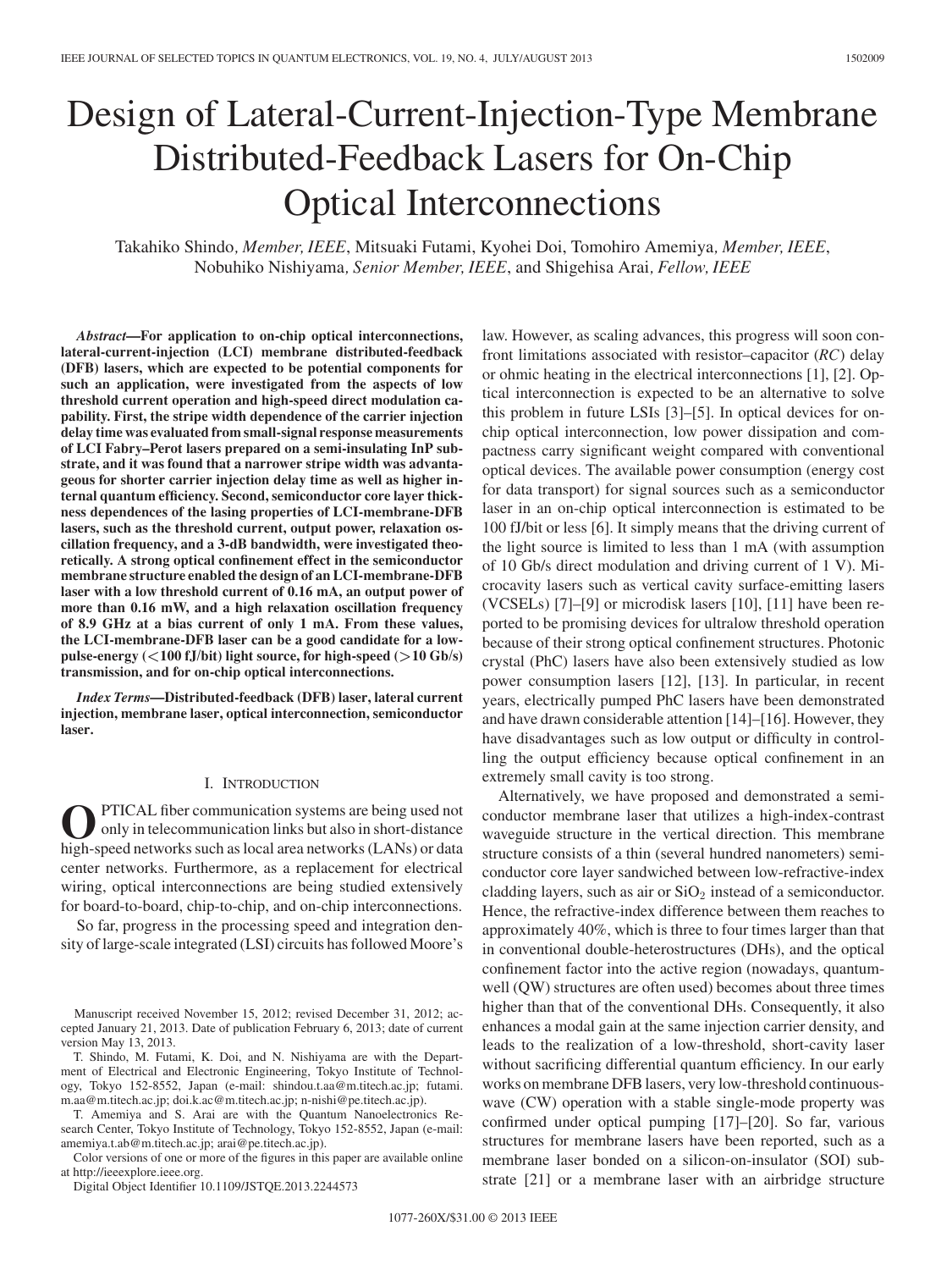

Fig. 1. Schematic diagram of an LCI-FP laser fabricated on the SI–InP substrate.

[22]. Furthermore, in order to realize electrical pumping of a membrane laser, we have investigated a lateral-current-injection (LCI) structure [23] formed by a two-step regrowth process. As a step to realize a current-injection-type membrane laser, up to now, high-performance LCI-type Fabry–Perot (FP) lasers [24], [25] and distributed-feedback (DFB) lasers [26], [27] on semiinsulating (SI) InP substrates have been demonstrated. Recently, electrically pumped DFB lasers with a surface grating structure have been also demonstrated by introducing an LCI structure [28], and a low threshold current of 3.8 mA was realized by using a benzocyclobutene (BCB) bonding process [29]. However, an ultralow threshold current operation was not achieved, because these devices had a relatively thick core layer of more than 450 nm and a certain error in the fabrication of the grating.

In this paper, the feasibility of the LCI-membrane-DFB laser as a light source for on-chip optical interconnection is theoretically examined from the aspects of low threshold current operation and high-speed direct modulation. In Section II, stripe width dependences on threshold current and carrier injection delay time of LCI lasers are described. Section III provides an explanation of the optical confinement factor of the active region in a membrane DFB laser, where enhancement of optical confinement in a high-index-contrast waveguide, equivalent refractive index, and index-coupling coefficient of the grating are described. Finally, Section IV discusses the dependences of threshold current and relaxation oscillation frequency on core layer thickness as well as the 3-dB bandwidth of an LCImembrane-DFB laser.

## II. STRIPE WIDTH DEPENDENCE OF LCI-TYPE LASERS

The structure of an LCI laser is quite different from that of conventional laser diodes (LDs). In an LCI laser, electrons and holes are injected into the active region from n-InP and p-InP cladding layers placed on the sides of the active region stripe, as shown in Fig. 1. In this structure, carrier recombination tends to occur in eccentrically located regions near the p-InP side since the mobility of electrons is much higher than that of holes. Fig. 2 shows the calculated distribution of carrier recombination and the optical mode profile defined by the equivalent index of the waveguide for different stripe widths at current levels slightly below the threshold. In the LCI structure, carrier nonuniformity in the stripe arises which becomes apparent in wide stripe structures. However, the calculated optical mode profile of the fundamental mode, which is determined by the waveguide structure



Fig. 2. Calculated distributions of carrier recombinations and optical mode profile determined from the equivalent index of the waveguide for different stripe widths.



Fig. 3. Lasing characteristics of LCI-FP lasers with different stripe widths.

of the device, has a peak at the center of a stripe. This displacement of the carrier recombination profile from the optical mode profile suppresses carrier consumption coupled to the oscillation mode. However, in the case of a narrow stripe, this nonuniformity of the carrier recombination becomes less pronounced, and the modal gain at a fixed injected carrier density becomes larger, which leads to a lower threshold current density.

In order to confirm the aforementioned tendency, we fabricated LCI-type FP cavity lasers with various stripe widths (1.5, 2.5, and 3.5  $\mu$ m) prepared on SI InP substrates, as shown in Fig. 1 and measured their threshold currents and differential quantum efficiencies. The total thickness grown on the SI–InP substrate was approximately 400 nm, and the active region consisted of compressively strained 5 quantum wells (5QWs) with 6-nm-thick wells and 9-nm-thick barriers sandwiched between 160-nm-thick GaInAsP optical confinement layers (OCLs), and a 10-nm undoped InP top layer. As a result, the narrower stripe devices showed not only lower threshold current but also higher differential quantum efficiency for a cavity length of 500  $\mu$ m, as shown in Fig. 3.

We plotted the reciprocal of the differential quantum efficiency  $\eta_d$  as a function of the cavity length L for these three different stripe widths and estimated the internal quantum efficiency  $\eta_i$  and the internal loss  $\alpha_{\text{WG}}$  by linear extrapolation, as shown in Fig. 4. As can be seen,  $\eta_i$  is larger when the stripe width is narrower, whereas the waveguide loss  $\alpha_{\text{WG}}$ , which can be obtained from the slope and  $\eta_i$ , was almost the same for the three stripe widths. This strong dependence of  $\eta_i$  on stripe width is because of the increase of number of carriers which did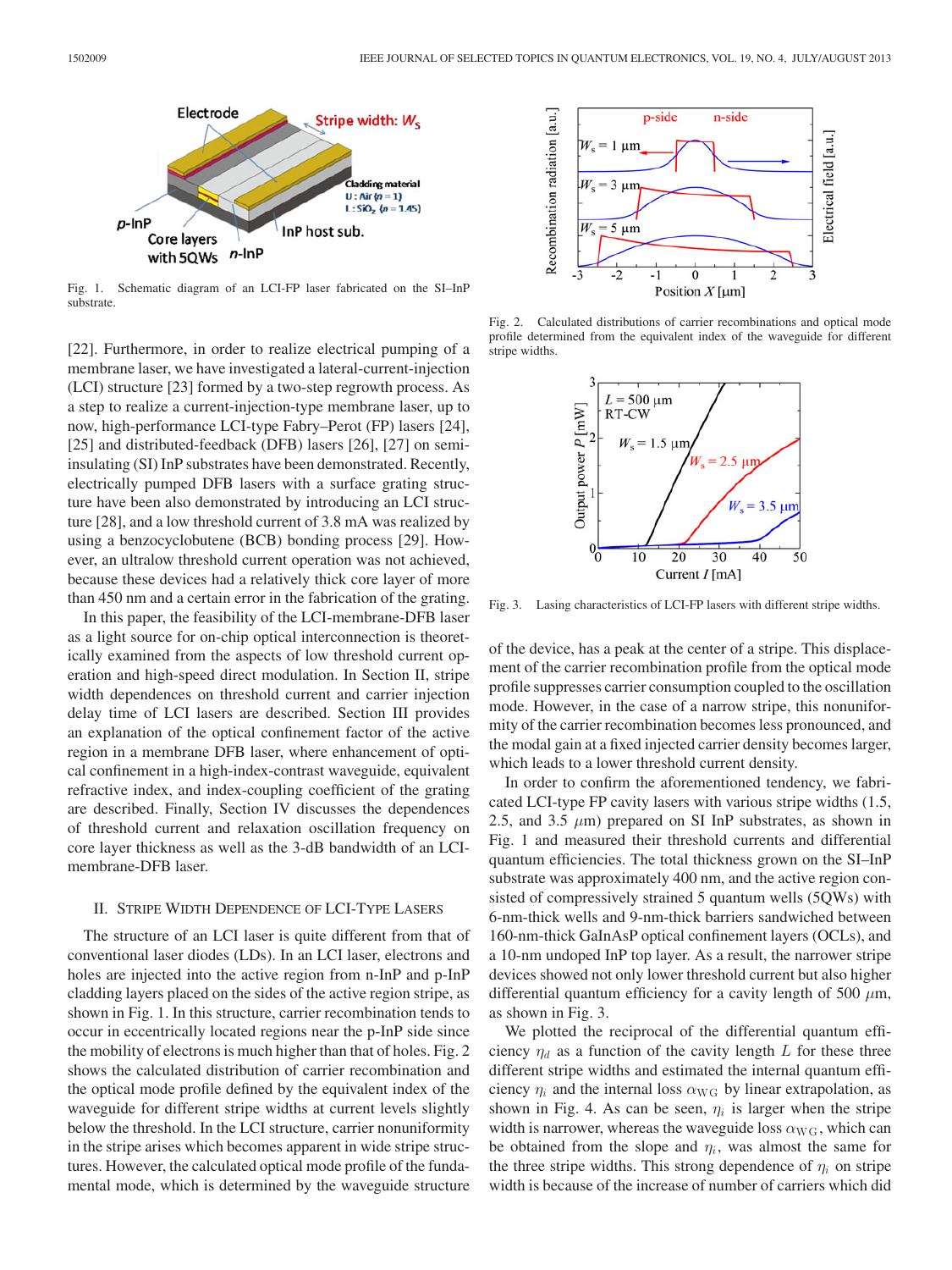

Fig. 4. Inverse of differential quantum efficiency of LCI-FP lasers fabricated on the SI–InP substrate as a function of cavity length.

not contribute to the lasing operation due to nonuniform carrier profile. Even in the devices with the narrow width of 1.5  $\mu$ m,  $\eta_i$ was suppressed up to 40%. We believe that this is due to nonradiative surface recombinations, probably between the top thin InP cover layer and air, and a larger fraction of injected carriers is captured in these nonradiative centers when the stripe width is wider. In fact, in order to suppress such nonradiative recombinations from the top thin InP cover layer, we separated the 5QWs by inserting GaInAsP layers so as to capture carriers into QWs efficiently and obtained  $\eta_i$  of approximately 70% [30], [31].

Unlike in the case of the internal quantum efficiency  $\eta_i$ , the waveguide loss  $\alpha_{\text{WG}}$  had little dependence on the stripe width. However, there is a concern about the increase of  $\alpha_{\text{WG}}$  of narrower stripe width due to an absorption loss increase in the p-InP clad region. Since the optical confinement factors in the p-InP clad region for the stripe widths of 3.5, 1.5, and 1.0  $\mu$ m are calculated to be 0.2%, 1.5%, and 2.5%, respectively,  $\alpha_{\text{WG}}$ of 1.0  $\mu$ m stripe width is expected to be 4.9 cm<sup>-1</sup>; therefore, we think it will not degrade the differential quantum efficiency even for the stripe width of 1.0  $\mu$ m.

Next, the carrier injection delay time of LCI-type lasers was estimated by fitting to the small-signal response after bonding the devices onto an AlN coplanar submount for high-speed measurement by using the following formula:

$$
M(f) = \frac{1}{1 + (2\pi f \tau)^2} \cdot \frac{f_r^4}{(f^2 - f_r^2) + f^2 \Gamma^2 / (2\pi)^2}
$$
 (1)

where  $M(f)$  is the modulation response for the frequency f,  $\tau$  is the electrical delay time,  $f_r$  is the relaxation oscillation frequency, and Γ is the damping factor. Since the *RC* delay time is expected to be small compared with the carrier injection delay time in LCI-type lasers, the stripe width dependence of the small-signal response was observed for LCI-FP lasers with different stripe widths. The prepared devices were fabricated on the same wafer and had the same structure as that of a typical LCI-FP laser as reported in [25]. The cavity length of all these lasers was 590  $\mu$ m, and their threshold currents were 10, 13, and 24 mA for stripe widths of 2, 3, and 4  $\mu$ m, respectively.

Fig. 5 shows the relaxation oscillation frequency  $f_r$  of measured devices as a function of the square root of the bias current



Fig. 5. Relaxation oscillation frequency of an LCI-FP laser as a function of  $(I-Ith)1/2$  for various stripe widths.



Fig. 6. Carrier injection delay time dependence on stripe width of LCI-FP lasers.

above the threshold  $(I-I_{th})^{1/2}$ . In fact, these measured devices were different from the devices shown in Figs. 3 and 4, but they were fabricated from the same initial multiple quantum well (MQW) wafer using the same fabrication process. As can be seen, the modulation current efficiency factor (MCEF) was higher in narrower stripe devices, and the MCEF of a 2-  $\mu$ m-stripe device was 0.84 GHz/mA<sup>1/2</sup>, which was almost four times higher than that (0.19 GHz/mA<sup>1/2</sup>) of a 4- $\mu$ m-stripe device. This large difference in the MCEF can be attributed to the low internal quantum efficiency of LCI-FP lasers with wide stripe widths as mentioned before.

Fig. 6 shows the estimated total delay time from small-signal modulation as a function of stripe width with a bias voltage of 1.5 V. As the stripe width became wider, the delay time monotonically increased. The estimated delay time can be considered to consist of three components, i.e., delay time due to carrier transit time in the OCL, carrier capture time from barrier layers to the QWs, and delay time due to the *RC* product of the LCI structure. Since carrier capture time is typically less than 1 ps [32], it does not affect the dynamics of our LCI lasers. Next, the delay time due to the *RC* product was also estimated to be less than 1 ps from an InP coplanar microstrip waveguide without a p–i–n junction, which has the same electrode structure as an LCI laser. Since the *RC* delay time is expected to be small compared with the carrier injection delay time in LCItype lasers, the measured total delay time dependence on stripe width as shown in Fig. 6 can be governed mainly by carrier transit time in the OCLs. In the LCI structure, carrier transport distance corresponds to stripe width, which is much longer than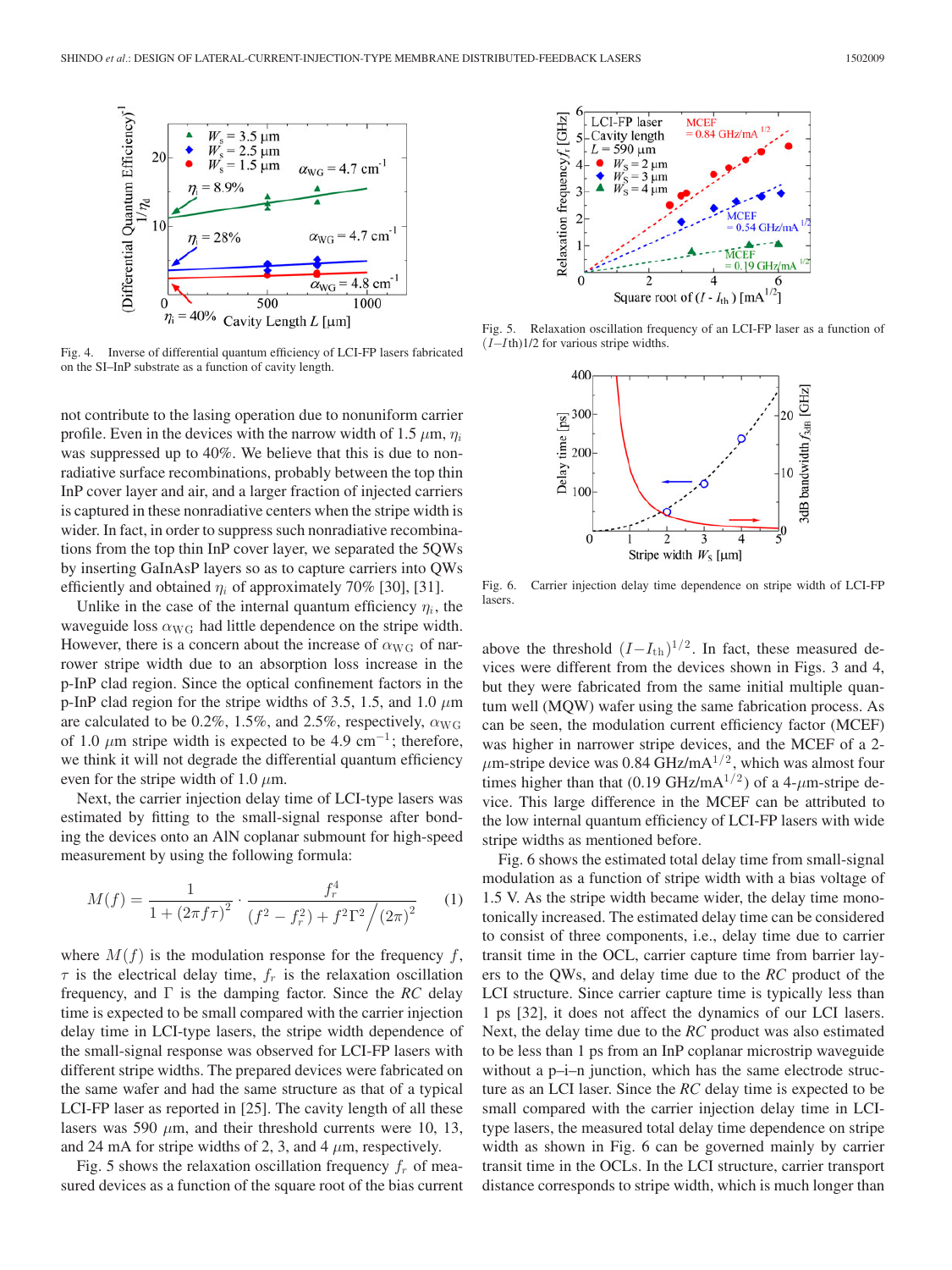

Fig. 7. Schematic diagram of an LCI-membrane-DFB laser with a surface grating structure.



Fig. 8. Cross-sectional structure and optical mode field of an LCI-membrane laser. (a) Cross sectional structure. (b) Optical mode field.

that of a conventional semiconductor laser with a vertical current injection structure. The estimated delay time of a device with a stripe width of 2  $\mu$ m is around 50 ps. In addition, the delay time with a stripe width of 1  $\mu$ m is estimated to be around 15 ps. This is an adequate value for direct modulation at over 10 Gb/s.

## III. OPTICAL CONFINEMENT IN MEMBRANE STRUCTURE

As previously described, our ultimate target is the ultralow threshold current operation of an LCI membrane laser for onchip optical interconnection. The optical confinement factor is one of the most important parameters for high-performance operation of a membrane laser. Therefore, the strong optical confinement effect of the membrane laser was theoretically investigated. Fig. 7 shows a schematic diagram of the LCI-membrane-DFB laser with a surface grating structure. The cross section of the device structure and a calculated optical mode field of the LCI-membrane laser are shown in Fig. 8. In this calculation, the upper and lower cladding materials are assumed to be air  $(n = 1)$  and  $SiO<sub>2</sub>$   $(n = 1.45)$ , respectively. In addition, p-InP and n-InP cladding layers are formed on both sides of the laser stripe. The number of the QWs is 5. This structure is the same as that of the LCI-membrane laser actually fabricated [28], [29].

Fig. 9 shows the core layer thickness dependence of the optical confinement factor in a single QW averaged over 5QWs, and that of the equivalent refractive index for the fundamental transverse mode, where the stripe width was assumed to be  $1 \mu$ m. The cross-sectional layer structure used for this calculation is also indicated on the right-hand side of Fig. 9. In this calculation, the thicknesses of the active region (5QW) and InP cap layers were fixed at 90 and 10 nm, respectively, and only the OCL thickness was varied as a parameter. Therefore, the



Fig. 9. Calculated optical confinement factor and equivalent refractive-index dependence on core layer thickness of an LCI-membrane laser.



Fig. 10. Calculated optical confinement factor and equivalent refractive-index dependence on stripe width of an LCI-membrane laser.

minimum core layer thickness was 110 nm. As can be seen, the optical confinement factor can be enhanced by reducing the core layer thickness  $d_{\text{core}}$ , and it reaches to 3.7%/well, which is almost three times higher than that of conventional semiconductor lasers, at  $d_{\text{core}} = 150$  nm. The optical confinement factor becomes nearly saturated when the core layer thickness is less than 150 nm. However, the equivalent refractive index decreases with the increase in the core layer thickness. The equivalent refractive index is estimated to be 2.60 at  $d_{\text{core}} = 150$  nm. In fact, the total thickness of GaInAsP OCLs is only 20 nm when the total core layer thickness is 150 nm; it is difficult to reduce the total core layer thickness to less than 150 nm without reducing the number of QWs.

Fig. 10 shows the dependences of the optical confinement factor and the equivalent refractive index on the stripe width of the LCI-membrane laser with  $d_{\text{core}} = 150 \text{ nm}$ . For low threshold current operation, a small active region volume, i.e., a narrow stripe, is preferable. Furthermore, high internal quantum efficiency and wide modulation bandwidth are also expected when a narrow stripe width is adopted as described in Section II. However, the optical confinement factor is reduced drastically when the stripe width is reduced to less than  $1 \mu$ m. In the lateral direction of the LCI-membrane laser, the refractive-index difference between the core layer and the InP cladding layer is relatively small compared to that in the vertical direction. Therefore, it is difficult to realize a stripe width of less than  $1 \mu$ m. As a solution,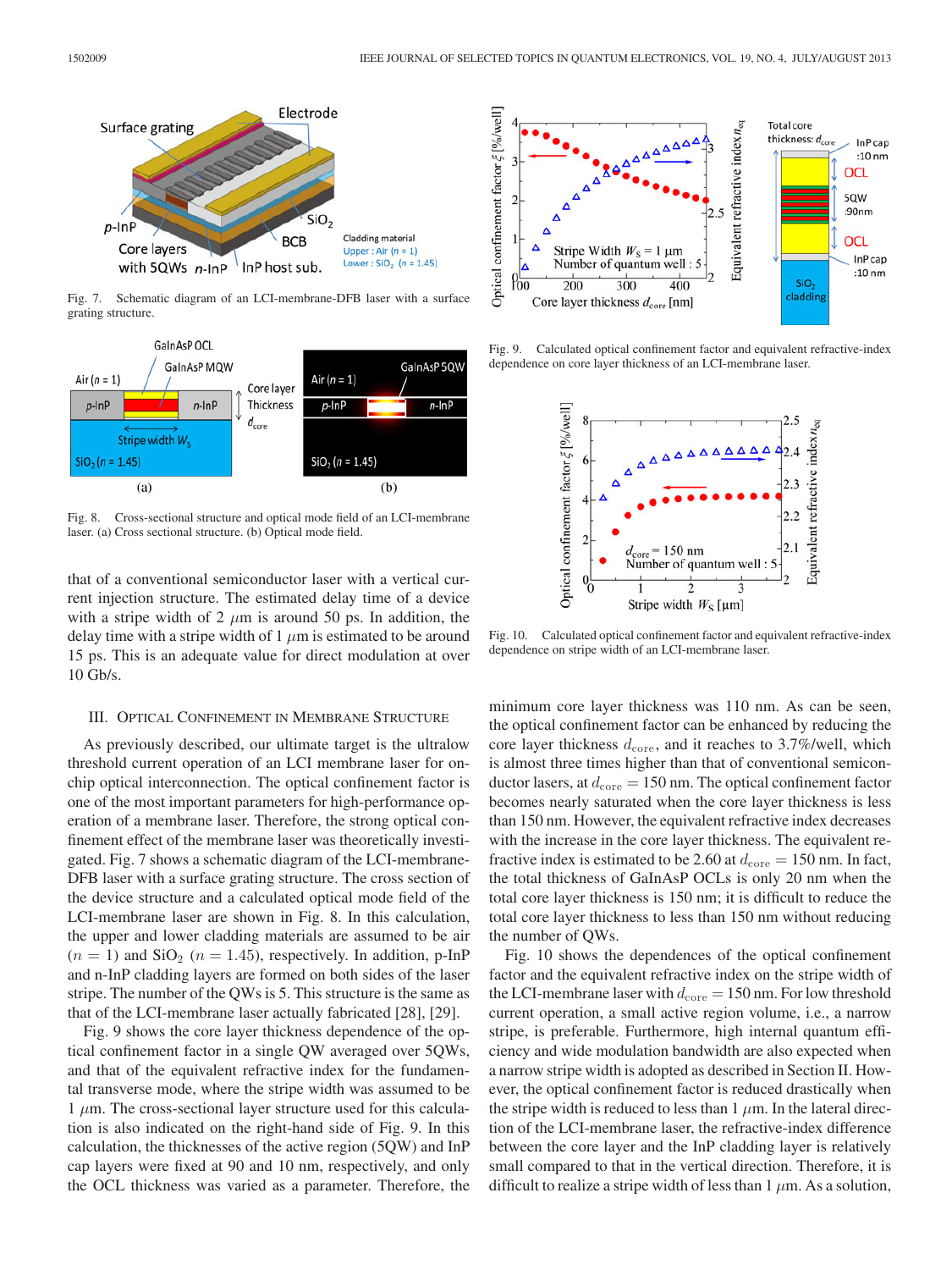

Fig. 11. Schematic diagram of a membrane-based PIC.

the PhC structure is a candidate for a narrow stripe width of less than 1  $\mu$ m.

## IV. DESIGN CONSIDERATIONS OF LCI-MEMBRANE-DFB LASERS FOR ON-CHIP OPTICAL INTERCONNECTS

As discussed in the previous sections, the LCI membrane structure is very attractive for low threshold current operation with high-speed direct modulation capability. Moreover, by introducing a high-index-coupling grating structure such as a surface grating into the LCI membrane structure with a thin core layer, a DFB laser with an extremely low threshold current operation can be expected. In this section, the threshold current and light output power of the LCI-membrane-DFB laser at a fixed bias current are discussed in terms of a high-speed light source for on-chip optical interconnects.

We proposed membrane photonic integrated circuits (PICs) consisting of an LCI-membrane-DFB, an InP-based wire waveguide, and other semiconductor components as shown in Fig. 11 as a candidate for an in-plane photonic platform with extremely low-power consumption [33]. As previously mentioned, the available consumption energy (energy cost for data transport) for a semiconductor laser in an on-chip optical interconnect is estimated to be about 100 fJ/bit or less [6]. This means that the available injection current of the semiconductor light source is limited to less than 1 mA when a data rate of 10 Gb/s and a driving voltage of 1 V are assumed. Therefore, ultralow threshold current and high-speed operations are strongly required. The required output power of the light source is determined from the minimum receivable power of the detector and other losses. We assumed the minimum receivable power of –13 dBm (0.05 mW) which is usually used for a GaInAs  $p-i-n$  photodiode (PIN-PD) at a 10-Gb/s transmission rate with a level bit-error rate (BER) of 10<sup>−</sup><sup>9</sup> . Other losses are assumed to be 5 dB in total, as listed in Table I, and hence, the required output power of the light source is estimated to be −8 dBm (0.16 mW) for a 10-Gb/s transmission.

First, we calculated the minimum threshold current for a given index-coupling coefficient  $\kappa$  of an LCI-membrane-DFB laser with a surface grating structure by varying the cavity length, and plotted it as a function of the volume of the active region in Fig. 12, where a stripe width is of 1  $\mu$ m and a core layer

TABLE I DEVICE PARAMETERS OF A MEMBRANE BASED PIC

| Minimum receivable power of PIN-PD   | $0.05$ mW $(-13$ dBm) |
|--------------------------------------|-----------------------|
| Coupling loss between waveguide and  | $-1.5$ dB             |
| <b>PIN-PD</b>                        |                       |
| <b>Transmission loss in membrane</b> | $-2.0$ dB             |
| waveguide (2 cm)                     |                       |
| Coupling loss between waveguide and  | $-1.5$ dB             |
| LD                                   |                       |
| Required output power of LD          | $0.16$ mW $(-8$ dBm)  |



Fig. 12. Calculated threshold current dependence on active region volume of an LCI-membrane-DFB laser.

thickness is of 150 nm. The threshold current was calculated from [34]

$$
I_{\text{th}} = \frac{eV_a B_{\text{eff}}}{\eta_i} \cdot \left( N_g + \frac{1}{\xi (dg/dN)} \left( \alpha_m + \alpha_{\text{WG}} \right) \right)^2 \tag{2}
$$

where  $e$  is the electron charge,  $V_a$  is the active region volume,  $B<sub>eff</sub>$  is the effective recombination coefficient,  $\eta_i$  is internal quantum efficiency,  $N_q$  is the transparency carrier density,  $\xi$ is the optical confinement factor, *dg*/*dN* is the differential gain,  $\alpha_{\text{WG}}$  is the waveguide loss, and  $\alpha_m$  is the mirror loss. Threshold currents of the PhC lasers are also plotted in this figure for comparison [15], [16]. The number of QW was set to be 3 for comparison with that of these PhC lasers. The index-coupling coefficient  $\kappa$  of the membrane laser with the surface grating was calculated by assuming rectangular-shaped grooves with a width of a half period of the grating. As can be seen, an ultralow threshold current in the membrane laser can be achieved by adopting a cavity with a high-index-coupling coefficient and a small active region volume. A threshold current of around 53  $\mu$ A can be obtained for a cavity length of 25  $\mu$ m with a 3QW active region and a grating depth of 150 nm (which corresponds to an index-coupling coefficient of 8400  $cm^{-1}$ ) is used.

Next, the design of the membrane laser was optimized toward the light source for on-chip optical interconnection. The lasing characteristics of the membrane laser were calculated by using the coupled wave theory [35]. A calculated structure of the LCI-membrane laser with surface grating structure is shown in Fig. 13. As previously reported, the surface grating structure is suitable for LCI-type laser because the surface grating structure can be formed by a simple fabrication process [27], [28]. In addition, the number of QWs was set to be 5 since a larger number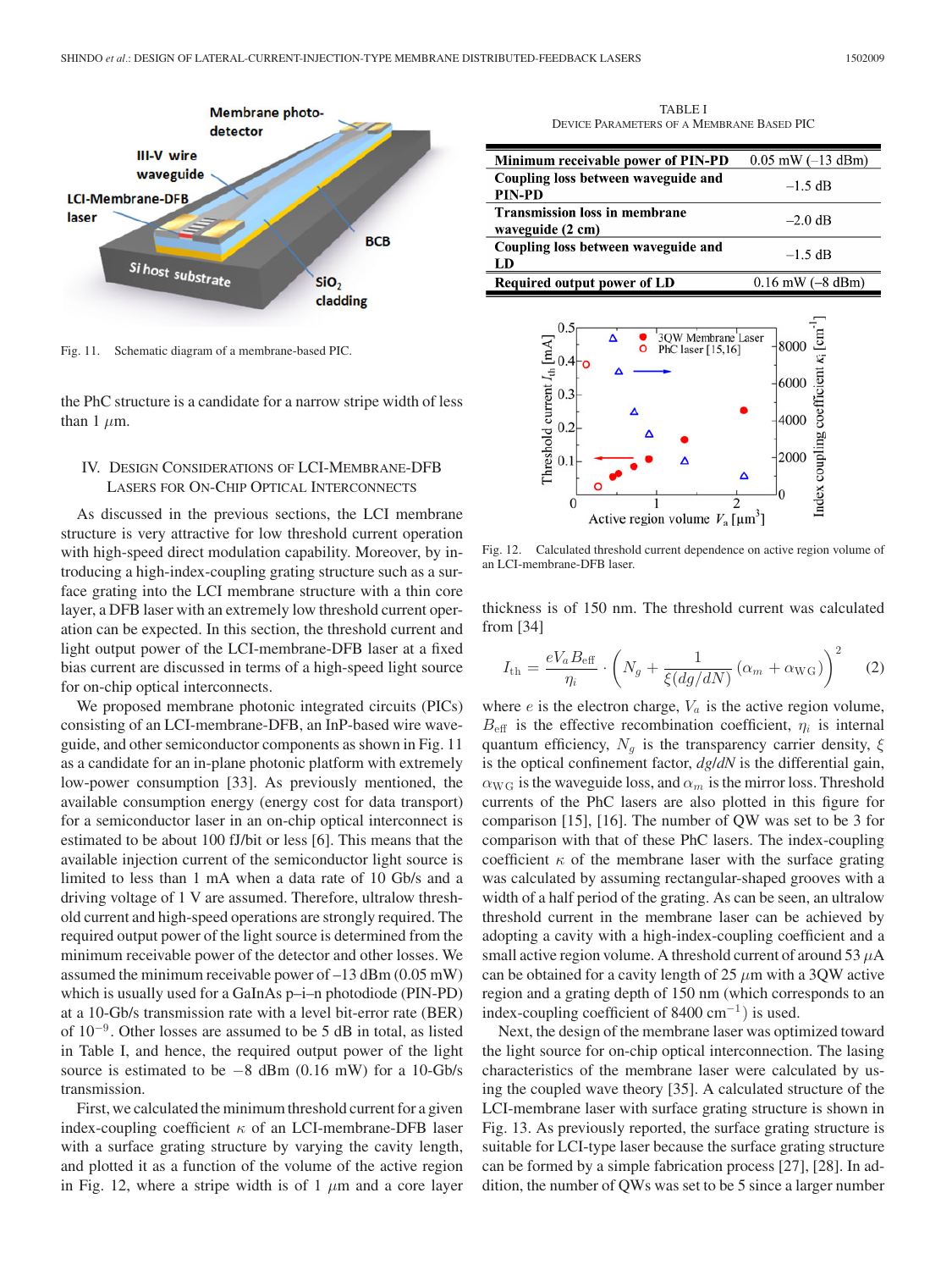

Fig. 13. Calculated structure of an LCI-membrane laser with a surface grating structure.

of QWs has an advantage in maximum light output power and high relaxation oscillation frequency. Therefore, the QW should be multilayered while maintaining a high optical confinement factor and a high coupling coefficient. However, as the number of QWs increases, it becomes difficult to maintain the optical confinement factor and coupling coefficient due to the increase of the total core layer thickness. The maximum number of QWs that could fit into the core layer with a total thickness of less than 150 nm is 5. Furthermore, a surface grating depth and stripe width were also fixed to be 30 nm and  $1 \mu$ m, respectively. Under this condition, the estimated coupling coefficient is 2900  $cm^{-1}$ when the core layer thickness is 150 nm.

In previous work, the series resistance of the LCI laser on SI–InP was estimated to be about 25  $\Omega$  with the core layer thickness of 400 nm and the cavity length of 300  $\mu$ m [27]. The sheet resistance of this p-InP region was experimentally estimated to be about 2.7 k $\Omega/\square$ . Because this value is more than 100 times larger than that of n-InP region, the series resistance of the p-InP region mainly causes the high series resistance of the device. In the LCI-type laser, the distance between the edge of the active region and metal electrode in a p-doped region was set to be about 3  $\mu$ m. By reducing the distance to be 1  $\mu$ m, the series resistance of the membrane laser is expected to be about 170  $\Omega$  even for a short cavity length of 40  $\mu$ m and a thin core layer thickness of 150 nm, and the driving voltage can be 1 V at a driving current of 1 mA. Actually, microcavity lasers such as VCSELs or PhC lasers also have quite high electrical resistance compared with that of typical semiconductor laser [7], [15], [16]. However, high-speed modulations with ultralow pulse energy of these devices were demonstrated by the reduction of the driving current. Therefore, it is most essential to realize strong optical confinement and small cavity volume from the view point of low energy cost for data transport.

The threshold current and light output power at a bias current of 1 mA of an LCI-membrane-DFB laser as a function of core layer thickness were calculated as shown in Fig. 14. In this calculation, the cavity length of each point was set to be the length which minimized the threshold current. The internal quantum efficiency  $\eta_i$  and differential gain dg/dN were assumed to be 70% and  $6.0 \times 10^{-16}$  cm<sup>-3</sup>, respectively. The threshold current of an LCI-membrane-DFB laser with a core layer thickness of 150 nm was calculated to be 0.16 mA with a cavity length of  $40 \mu$ m. As previously mentioned, the required light output power



Fig. 14. Calculated threshold current and light output power dependence of core layer thickness of an LCI-membrane-DFB laser.



Fig. 15. Calculated threshold current and the relaxation oscillation frequency dependence on core layer thickness of an LCI-membrane-DFB laser.

of 0.16 mW at an injection current of 1 mA can be obtained with a core layer thickness of less than 300 nm, and the light output power reaches a maximum value of 0.23 mW for a core layer thickness of 200 nm. In the case of the membrane laser with a core layer thickness of 150 nm and a cavity length of 40  $\mu$ m, the power dissipation due to joule heat generation by an injection current of 1 mA was estimated to be 0.17 mW with assumption of the series resistance of 170  $\Omega$ . When the threshold current is reduced to be less than 0.16 mA by reduction of active region volume, the power dissipation due to joule heat generation will increase due to an increase of series resistance. Therefore, the total power dissipation toward enough light output power will also increases with increase of series resistance when the differential quantum efficiency is assumed to be constant. In order to realize the light source with low power consumption, the power dissipation due to joule heat generation should be sufficiently small compared with the total power dissipation.

Fig. 15 shows the threshold current (the same as in Fig. 14) and the relaxation oscillation frequency  $f_r$  of an LCImembrane-DFB laser as a function of core layer thickness at a bias current of 1 mA. The relaxation oscillation frequency can be calculated from

$$
f_r = \frac{1}{2\pi\sqrt{\tau_s\tau_p}}\sqrt{\frac{N_{\text{th}}}{N_{\text{th}}-N_g}}\sqrt{\frac{I_b}{I_{\text{th}}}-1}
$$
(3)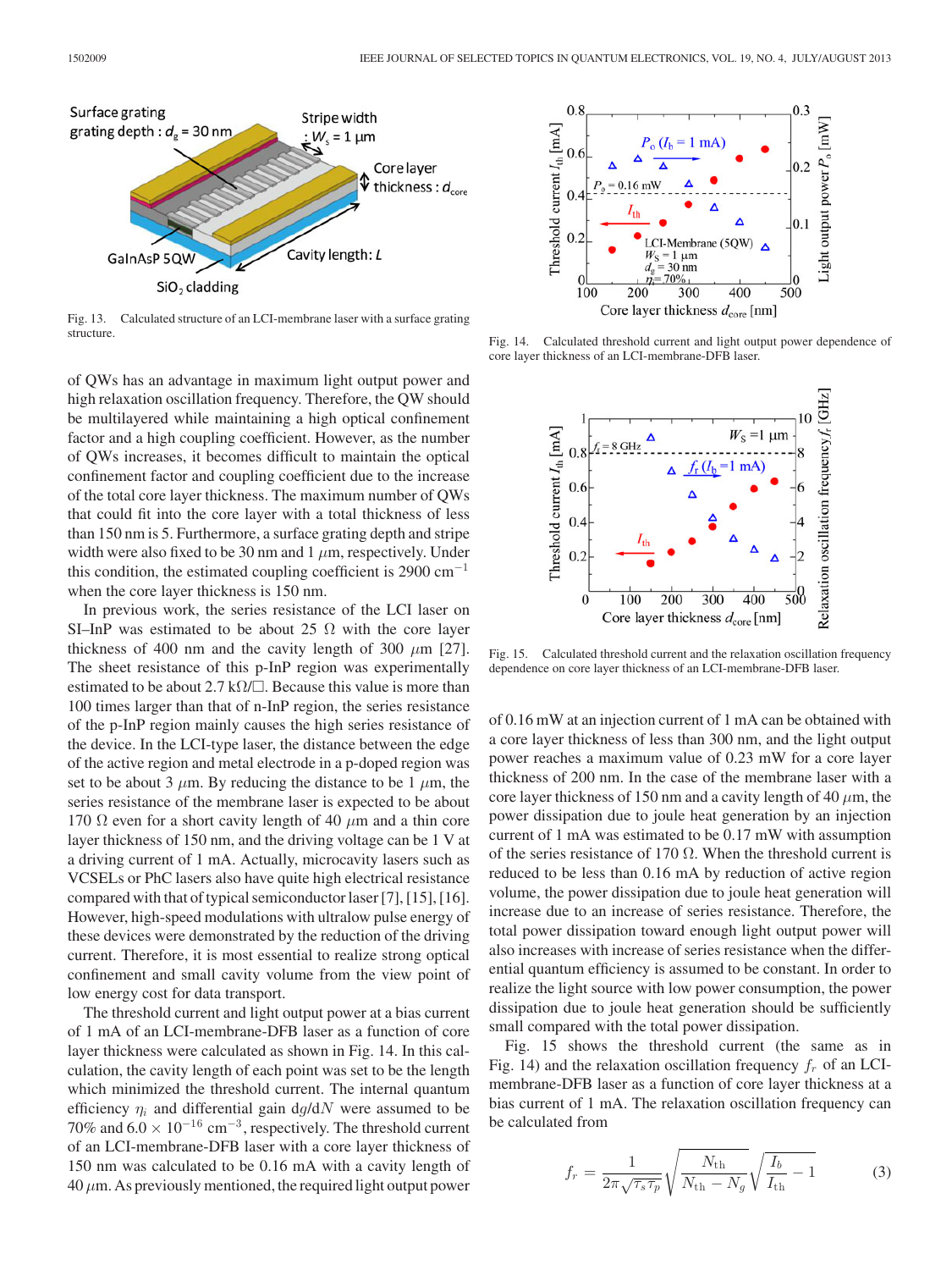

Fig. 16. Calculated 3-dB bandwidth of the LCI- membrane-DFB laser with various delay times.

where  $\tau_s$  is the carrier lifetime,  $\tau_p$  is the photon lifetime,  $N_g$  is the transparent carrier density, and  $N_{\text{th}}$  is threshold carrier density. As the core layer becomes thinner, the relaxation oscillation frequency is dramatically enhanced because of an increase in the bias current level  $(I_b / I_{th} - 1)$  as well as that of the optical confinement factor. The relaxation oscillation frequency  $f_r$  of 8.9 GHz (at  $I_b = 1$  mA) and the modulation current efficiency MCEF of 9.7 GHz/m $A^{1/2}$  were obtained with a core layer thickness of 150 nm. The relaxation oscillation frequency meets the requirements for a light source for 10-Gb/s on-chip optical interconnections. In addition, this MCEF is much higher than conventional long-wavelength LDs. The calculated 3-dB bandwidth of the LCI-membrane-DFB laser, which includes the effect of the delay time, is shown in Fig 16. When the stripe width is 1  $\mu$ m, the delay time due to the carrier transport in OCLs was estimated to be 15 ps as shown in Fig. 6. The 3-dB bandwidth could be increased to higher than 10 GHz when the delay time is reduced to 15 ps by adopting a narrow stripe width of 1  $\mu$ m. This result indicates that an LCI-membrane-DFB laser can achieve sufficient practical performance. It was found that the membrane laser can totally meet the requirements for onchip optical interconnection by optimizing the device structure.

#### V. CONCLUSION

In conclusion, we investigated the lasing characteristics of the LCI-membrane-DFB laser for on-chip optical interconnection. First, the stripe width dependence of an LCI-type laser fabricated on SI–InP substrate was measured. As a result, it was found that a narrow stripe width is required for high internal quantum efficiency and small carrier injection delay time. Furthermore, the carrier injection delay time of an LCI laser with a stripe width of 1  $\mu$ m was estimated to be 15 ps from small-signal analysis of the LCI-FP lasers. This was thought to be sufficient to achieve high-speed modulation of more than 10 Gb/s. Second, the strong optical confinement effect of the membrane laser was theoretically investigated. By reduction of the core layer thickness, the optical confinement factor could be enhanced to about 3.7%/well. Finally, the design of an LCI-membrane DFB laser for on-chip optical interconnection was investigated. It was shown that the light output level and the modulation bandwidth required for 10 Gb/s transmission can be achieved at a bias current of 1 mA by adopting a core layer thickness and stripe

width of 150 nm and 1  $\mu$ m, respectively. From these results, the membrane laser is expected to meet the requirements for on-chip optical interconnection.

## ACKNOWLEDGMENT

The authors would like to thank Prof. M. Asada, Prof. F. Koyama, Prof. T. Mizumoto, Prof. Y. Miyamoto, Prof. M. Watanabe, and Dr. Tadashi Okumura, Tokyo Institute of Technology, for fruitful discussions.

## **REFERENCES**

- [1] P. Kapur, J. P. McVittie, and K. C. Saraswat, "Technology and reliability constrained future copper interconnects: Part I. Resistance modeling, *IEEE Trans. Electron. Devices*, vol. 49, no. 4, pp. 590–597, Apr. 2002.
- [2] P. Kapur, G. Chandra, J. P. McVittie, and K. C. Saraswat, "Technology and reliability constrained future copper interconnects: Part II. Performance implications," *IEEE Trans. Electron. Devices*, vol. 49, no. 4, pp. 598–604, Apr. 2002.
- [3] D. A. B. Miller, "Rationale and challenges for optical interconnects to electronic chips," *Proc. IEEE*, vol. 88, no. 6, pp. 728–749, Jun. 2000.
- [4] G. Chen, H. Chen, M. Haurylau, N. A. Nelson, D. H. Albonesi, P. M. Fauchet, and E. G. Friedman, "Prediction of CMOS compatible on-chip optical interconnect," *Integr., VLSI J.*, vol. 40, no. 4, pp. 434–446, Oct. 2006.
- [5] K. Ohashi, K. Nishi, T. Shimizu, M. Nakada, J. Fujikata, J. Ushida, S. Torii, K. Nose, M. Mizuno, H. Yukawa, M. Kinoshita, N. Suzuki, A. Gomyo, T. Ishi, D. Okamoto, K. Furue, T. Ueno, T. Tsuchizawa, T. Watanabe, K. Yamada, S. Itabashi, and J. Akedo, "On-chip optical interconnect," *Proc. IEEE*, vol. 97, no. 7, pp. 1186–1198, Jul. 2009.
- [6] D. A. B. Miller, "Device requirements of optical interconnects to silicon chips," *Proc IEEE*, vol. 97, no. 7, pp. 1166–1185, Jul. 2009.
- [7] P. Moser, W. Hofmann, P. Wolf, J. A. Lott, G. Larisch, A. Payusov, N. N. Ledentsov, and D. Bimberg, "81 fJ/bit energy-to-data ratio of 850 nm vertical-cavity surface emitting lasers for optical interconnects," *Appl. Phys. Lett*, vol. 98, no. 23, pp. 231106-1–231106-3, Jun. 2011.
- [8] S. Imai, K. Takaki, S. Kamiya, H. Shimizu, J. Yoshida, Y. Kawakita, T. Takagi, K. Hiraiwa, H. Shimizu, T. Suzuki, N. Iwai, T. Ishikawa, N. Tsukiji, and A. Kasukawa, "Recorded low power dissipation in highly reliable 1060-nm VCSELs for "Green" optical interconnection," *IEEE J. Sel. Topics Quantum Electron.*, vol. 17, no. 6, pp. 1614–1620, Nov./Dec. 2011.
- [9] A. Kasukawa, "VCSEL technology for green optical interconnects," *IEEE Photon. J.*, vol. 4, no. 2, pp. 642–646, Apr. 2012.
- [10] M. Fujita, R. Ushigome, and T. Baba, "Continuous wave lasing in GaInAsP microdisk injection laser with threshold current of 40 μA," *Electron. Lett.*, vol. 36, no. 9, pp. 790–791, Apr. 2000.
- [11] J. V. Campenhout, P. Rojo-Romeo, P. Regreny, C. Seassal, D. V. Thourhout, S. Verstuyft, L. D. Cioccio, J.-M. Fedeli, C. Lagahe, and R. Beaets, "Electrically pumped InP-based microdisk lasers integrated with nanophotonic silicon-on-insulator waveguide circuit," *Opt. Exp.*, vol. 15, no. 11, pp. 6744–6749, May 2007.
- [12] S. Matsuo, A. Shinya, T. Kakitsuka, K. Nozaki, T Segawa, T. Sato, Y. Kawaguchi, and M. Notomi, "High-speed ultracompact buried heterostructure photonic-crystal laser with 13 fj of energy consumed per bit transmitted," *Nat. Photon.*, vol. 4, no. 9, pp. 648–654, Sep. 2010.
- [13] S. Matsuo, A. Shinya, C.-H. Chen, K. Nozaki, T. Sato, Y. Kawaguchi, H. Taniyama, and M. Notomi, "20-Gbit/s directly modulated photonic crystal nanocavity laser with ultra-low power consumption," *Opt. Exp.*, vol. 19, no. 3, pp. 2242–2250, Jan. 2011.
- [14] B. Ellis, M. A. Mayer, G. Shambat, T. Sarmiento, J. Harris, E. E. Haller, and J. Vučković, "Ultralow-threshold electrically pumped quantum-dot photonic-crystal nanocavity laser," *Nat. Photon.*, vol. 5, no. 5, pp. 297– 300, May 2011.
- [15] S. Matsuo, K. Takeda, T. Sato, M. Notomi, A. Shinya, K. Nozaki, H. Taniyama, K. Hasebe, and T. Kakitsuka, "Room-Temperature continuous-wave operation of lateral current injection wavelength-scale embedded active-region photonic-crystal laser," *Opt. Exp.*, vol. 20, no. 4, pp. 3773–9780, Feb. 2012.
- [16] T. Sato, K. Takeda, A. Shinya, K. Nozaki, H. Taniyama, K. Hasebe, T. Kakitsuka, and S. Matsuo, "Ultra-low threshold current CW operation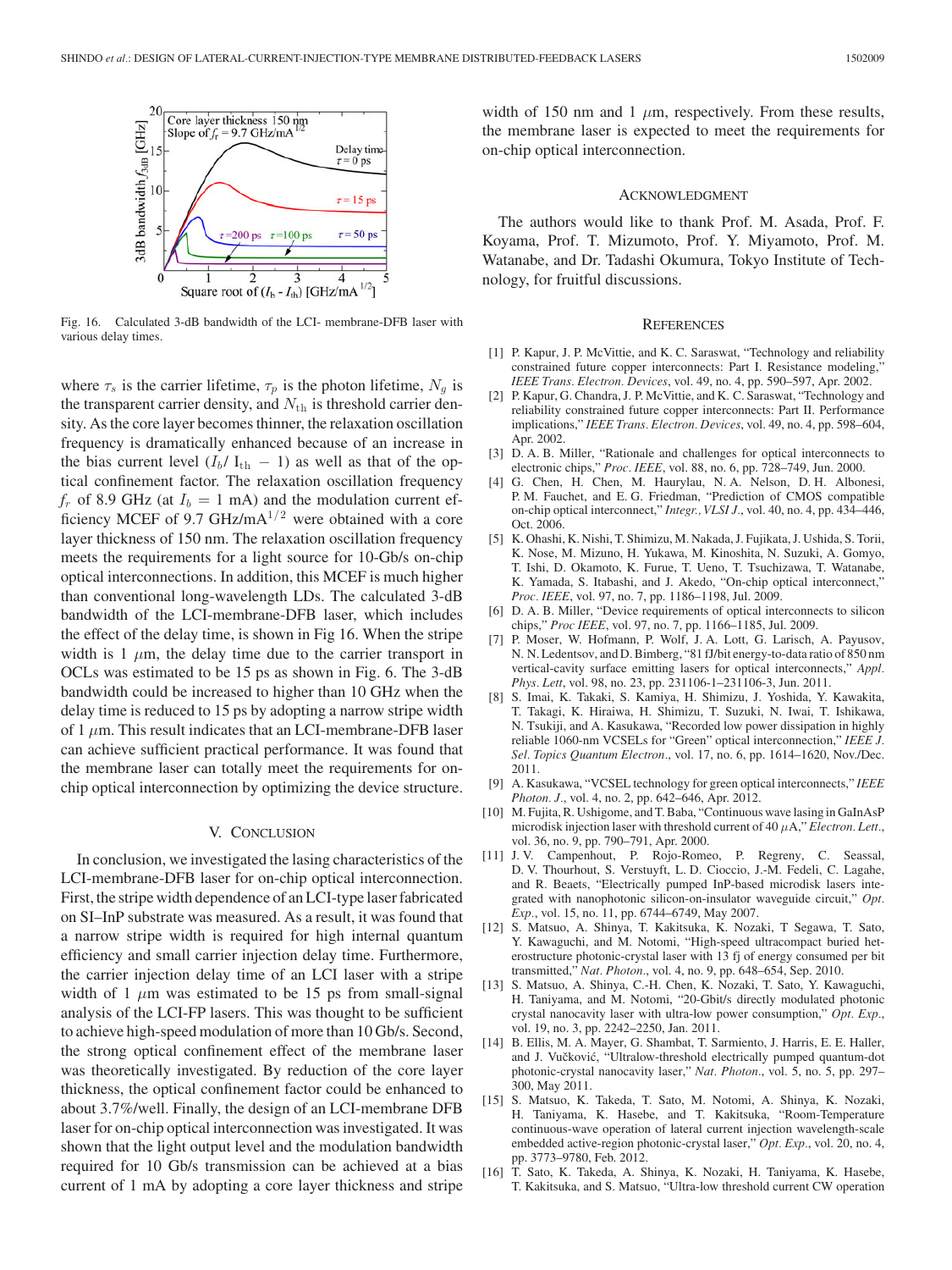of photonic crystal nanocavity laser with InAlAs sacrificial layer," in *Proc. 23rd IEEE Int. Semiconductor Laser Conf.*, San Diego, CA, USA, vol. WC4, Oct. 2012.

- [17] T. Okamoto, N. Nunoya, Y. Onoda, T. Yamazaki, S. Tamura, and S. Arai, "Optically pumped membrane BH-DFB lasers for low-threshold and single-mode operation," *IEEE J. Sel. Topics Quantum Electron.*, vol. 9, no. 5, pp. 1361–1366, Sep./Oct. 2003.
- [18] S. Sakamoto, H. Naitoh, M. Otake, Y. Nishimoto, S. Tamura, T. Maruyama, N. Nishiyama, and S. Arai, "Strongly index-coupled membrane BH-DFB lasers with surface corrugation grating," *IEEE J. Sel. Topics Quantum Electron.*, vol. 13, no. 5, pp. 1135–1141, Sep./Oct. 2007.
- [19] S. Sakamoto, H. Naitoh, M. Ohtake, Y. Nishimoto, T. Maruyama, N. Nishiyama, and S. Arai, "85 ◦C continuous-wave operation of GaInAsP/InP-membrane buried heterostructure distributed feedback lasers with polymer cladding layer," *Jpn. J. Appl. Phys.*, vol. 46, no. 47, pp. L1155–L1157, Nov. 2007.
- [20] S. Arai, N. Nishiyama, T. Maruyama, and T. Okumura, "GaInAsP/InP membrane lasers for optical interconnects," *IEEE J. Sel. Topics Quantum Electron.*, vol. 17, no. 5, Sep./Oct. 2011.
- [21] T. Maruyama, T. Okumura, S. Sakamoto, K. Miura, Y. Nishimoto, and S. Arai, "GaInAsP/InP membrane BH-DFB lasers directly bonded on SOI substrate," *Opt. Exp.*, vol. 14, no. 18, pp. 8184–8188, Sep. 2006.
- [22] H. Naitoh, S. Sakamoto, M. Ohtake, T. Okumura, T. Maruyama, N. Nishiyama, and S. Arai, "GaInAsP/InP membrane BH-DFB laser with air-bridge structure," *Jpn. J. Appl. Phys.*, vol. 46, no. 47, pp. 1158–1160, Nov. 2007.
- [23] K. Oe, Y. Noguchi, and C. Caneau, "GaInAsP lateral current injection lasers on semi-insulating substrates," *IEEE Photon. Technol. Lett.*, vol. 6, no. 4, pp. 479–481, Apr. 1994.
- [24] T. Okumura, M. Kurokawa, M. Shirao, D. Kondo, H. Ito, N. Nishiyama, T. Maruyama, and S. Arai, "Lateral current injection GaInAsP/InP laser on semi-insulating substrate for membrane-based photonic circuits," *Opt. Exp.*, vol. 17, no. 15, pp. 12564–12570, Jul. 2009.
- [25] T. Okumura, H. Ito, D. Kondo, N. Nishiyama, and S. Arai, "Continuous wave operation of thin film lateral current injection lasers grown on semiinsulating InP," *Jpn. J. Appl. Phys.*, vol. 49, no. 4, pp. 040205-1–040205-3, Apr. 2010.
- [26] T. Shindo, T. Okumura, H. Ito, T. Koguchi, D. Takahashi, Y. Atsumi, J. H. Kang, R. Osabe, T. Amemiya, N. Nishiyama, and S. Arai, "GaInAsP/InP lateral-current-injection distributed feedback laser with a-Si surface grating," *Opt. Exp.*, vol. 19, no. 3, pp. 1884–1891, Jan. 2011.
- [27] T. Shindo, T. Okumura, H. Ito, T. Koguchi, D. Takahashi, Y. Atsumi, J. H. Kang, R. Osabe, T. Amemiya, N. Nishiyama, and S. Arai, "Lateralcurrent-injection distributed feedback laser with surface grating structure," *IEEE J. Sel. Topics Quantum Electron.*, vol. 17, no. 5, pp. 1175–1182, Sep./Oct. 2011.
- [28] T. Shindo, M. Futami, T. Okumura, R. Osabe, T. Amemiya, N. Nishiyama, and S. Arai, "Lasing operation of lateral-current-injection membrane DFB laser with surface grating," presented at the 16th Opto-Electron. Commun. Conf., Kaohsiung, Taiwan, Jul. 2011.
- [29] M. Futami, T. Shindo, K. Doi, T. Amemiya, N. Nishiyama, and S. Arai, "Low-threshold operation of LCI-membrane-DFB lasers with Be-doped GaInAs contact layer," presented at the 24th Int. Conf. Indium Phosphide Related Mater., Santa Barbara, CA, USA, vol. Th-2 C.5, Aug. 2012.
- [30] M. Futami, T. Shindo, T. Koguchi, K. Shinno, T. Amemiya, N. Nobuhiko, and S. Arai, "GaInAsP/InP lateral current injection laser with uniformly distributed quantum wells structure," *IEEE Photon. Technol. Lett.*, vol. 24, no. 11, pp. 888–890, Jun. 2012.
- [31] M. Futami, K. Shinno, T. Shindo, K. Doi, T. Amemiya, N. Nobuhiko, and S. Arai, "Improved quantum efficiency of GaInAsP/InP top air-clad lateral current injection lasers," presented at the 1st Opt. Interconnects Conf., vol. TuB-3, May 2012.
- [32] H. Hirayama, J. Yoshida, Y. Miyake, and M. Asada, "Estimation of carrier capture time of quantum-well lasers by spontaneous emission spectra," *Appl. Phys. Lett.*, vol. 61, no. 20, pp. 2398–2400, Nov. 1992.
- [33] J. Lee, Y. Maeda, Y. Atsumi, Y. Takino, N. Nishiyama, and S. Arai, "Lowloss GaInAsP wire waveguide on Si substrate with benzocyclobutene adhesive wafer bonding for membrane photonic circuits," *Jpn. J. Appl. Phys.*, vol. 51, no. 4, pp. 042201-1–042201-5, Mar. 2012.
- [34] M. Asada and Y. Suematsu, "The effects of loss and nonradiative recombination "the temperature dependence of threshold current in 1.5–1.6  $\mu$ m GaInAsP/InP lasers," *IEEE J. Quantum Electron.*, vol. QE-19, no. 6, pp. 917–922, Jun. 1983.
- [35] H. Kogelnik and C. V. Shank, "Coupled-wave theory of distributed feedback lasers," *J. Appl. Phys.*, vol. 43, no. 5, pp. 2327–2335, May 1972.



**Takahiko Shindo** (S'10–M'12) received the B.E., M.E., and Ph.D. degrees in electrical and electronic engineering from the Tokyo Institute of Technology, Meguro-ku, Tokyo, Japan, in 2008, 2010, and 2012, respectively.

He is currently with Quantum Nanoelectronics Research Center (QNERC), Tokyo Institute of Technology. Since 2010, he has also been a Research Fellow at the Japan Society for the Promotion of Science (JSPS), Japan. His current research interests include photonic integrated devices on a silicon platform.

Dr. Shindo is a student member of the Japan Society of Applied Physics.



**Mitsuaki Futami** was born in Saitama Prefecture, Japan, in 1988. He received the B.E. degree in electrical and electronic engineering from the Tokyo Institute of Technology, Tokyo, Japan, in 2012, where he is currently working toward the M.E. degree in the Department of Electrical and Electronic Engineering.

His current research interests include membranebased photonic devices for optical interconnection.

Mr. Futami is a member of the Japan Society of Applied Physics.



**Kyohei Doi** was born in Saitama Prefecture, Japan, in 1988. He received the B.E. degree in electrical and electronic engineering from the Tokyo Institute of Technology, Tokyo, Japan, in 2012, where he is currently working toward the M.E. degree in the Department of Electrical and Electronic Engineering.

His current research interests include membranebased photonic devices for optical interconnection.

Mr. Doi is a member of the Japan Society of Applied Physics.



**Tomohiro Amemiya** (S'06–M'09) received the B.S., M.S., and Ph.D. degrees in electronic engineering from the University of Tokyo, Tokyo, Japan, in 2004, 2006, and 2009, respectively.

In 2009, he moved to the Quantum Nanoelectronics Research Center, Tokyo Institute of Technology, where he is currently an Assistant Professor. His research interests are in the physics of semiconductor light-controlling devices, metamaterials for optical frequency, magneto-optical devices, and processing technologies for fabricating these devices.

Dr. Amemiya is a member of the Optical Society of America, the American Physical Society, and the Japan Society of Applied Physics. He received the 2007 IEEE Photonics Society Annual Student Paper award and the 2008 IEEE Photonics Society Graduate Student Fellowship.